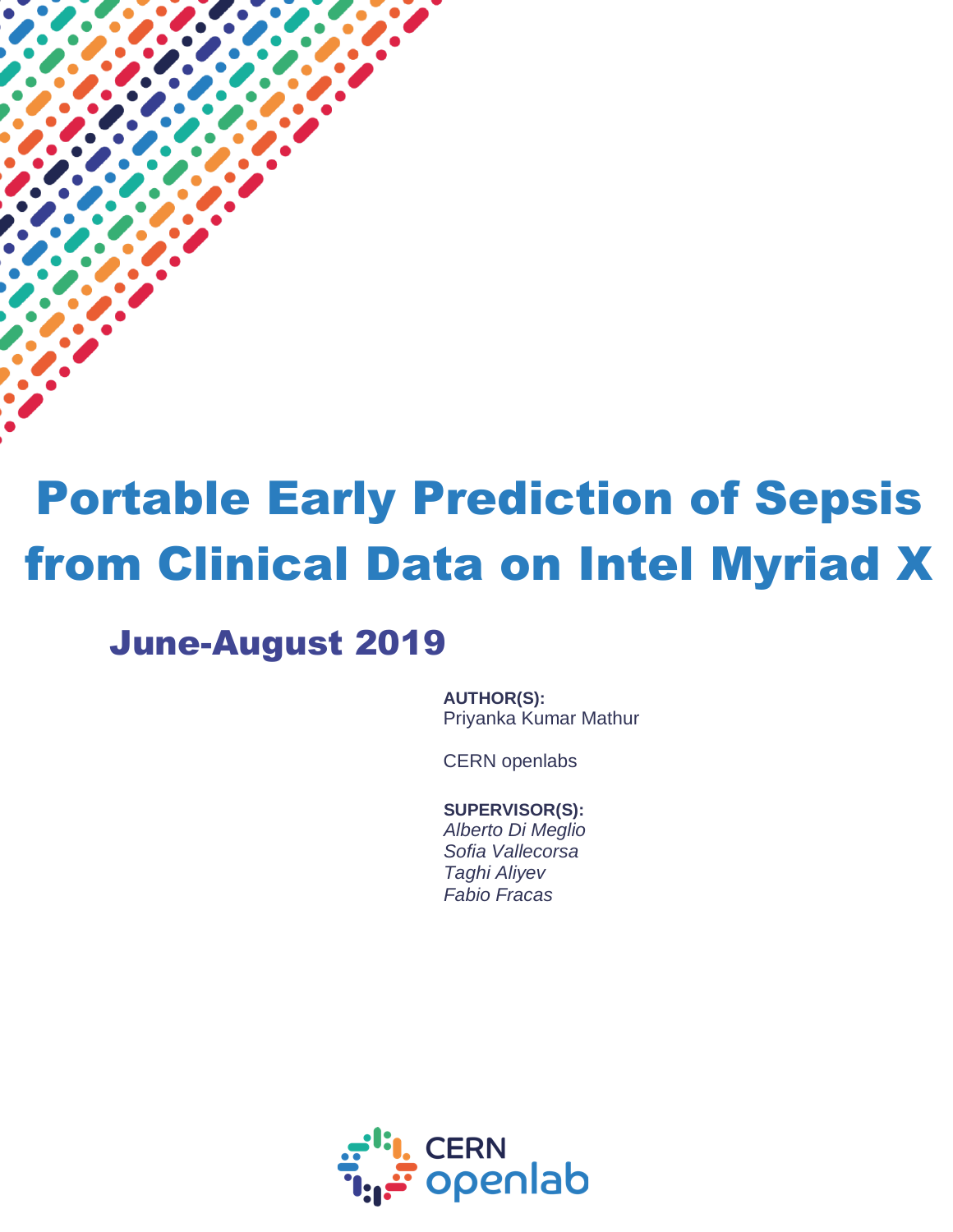

### **PROJECT SPECIFICATION**

CERN openlab has recently started an investigation to design and implement a large-scale distributed platform to perform data analysis of medical and other personal protected data for research and clinical purposes, called CERN livinglab. The goal of CERN openlab is to investigate the technological challenges generated by such a platform and work with medical researchers, biologists and doctors to collect requirements and use cases and to validate the early prototypes of the platform.

The CERN livinglab team is interested in evaluating state-of-the-art tools and technology and build a growing set of functionality, methods and best practices to be integrated in the platform. In this context we are proposing a project to work on the PhysioNet/Computing in Cardiology Challenge 2019, whose focus is "Early Prediction of Sepsis from Clinical Data". The developed deep learning model will be loaded on a laptop computer or tablet equipped with the Myriad USB key and able to provide rapid predictions of sepsis probability in clinical scenarios.

####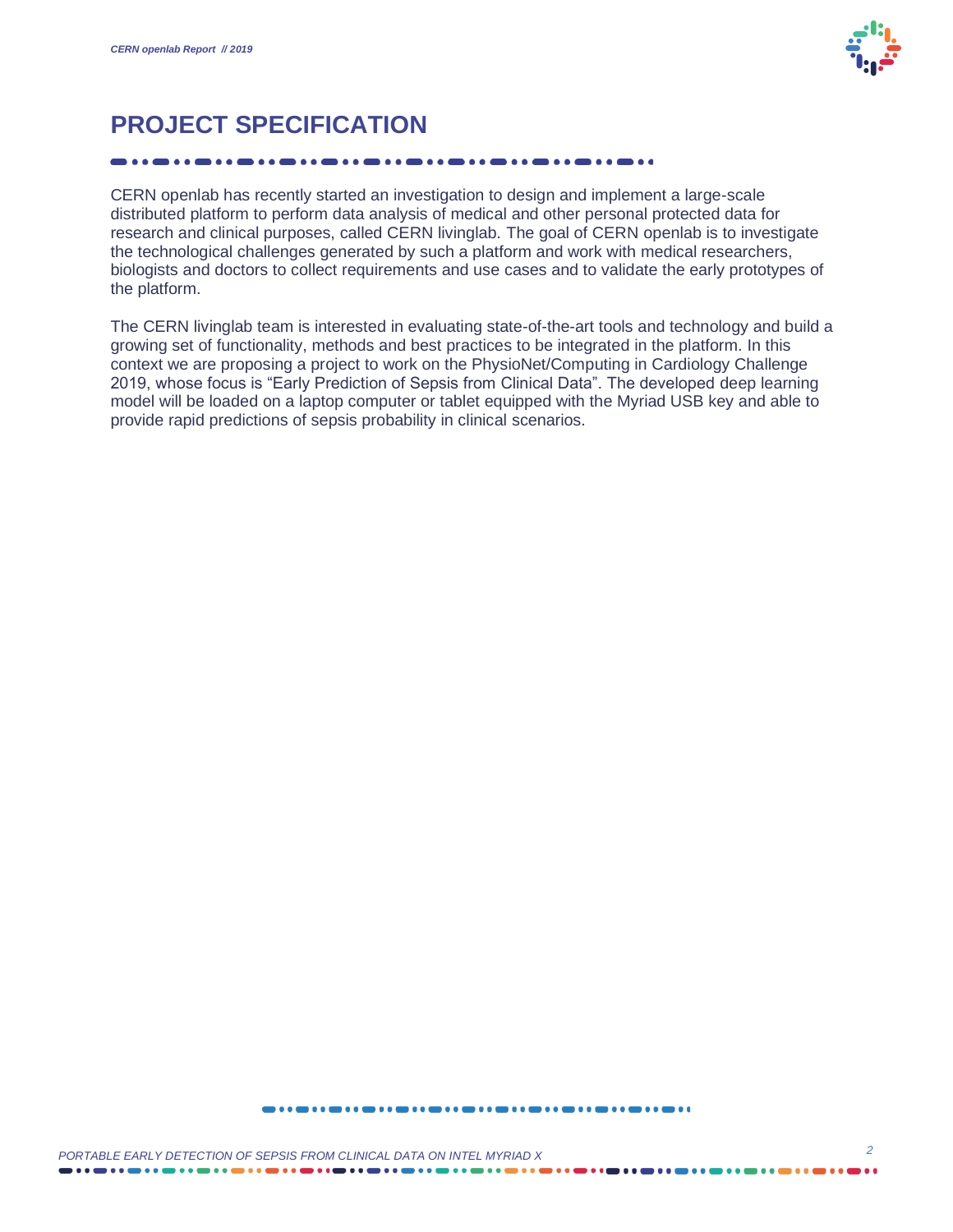

## **ABSTRACT**

Sepsis is a life-threatening condition where microbes present in the blood stream cause an unregulated immune response from the body which can result in tissue damage, multi-organ failure and eventually death. It affects 30 million people worldwide and causes 6 million deaths. Studies have indicated that every hour sepsis goes undetected, patient mortality increases 4-8%, thus early detection of the disease is necessary to decrease mortality rates and provide better patient outcomes.

This project is derived from this year's 2019 Computing in Cardiology Challenges, which focuses on the early detection of sepsis using machine learning algorithms. The two primary focuses of the project include (1) developing a model which can successfully detect sepsis early and (2) demonstrating the clinical viability of this deep learning model by implementing the model on Intel's Neural Compute Stick 2 (Myriad X VPU processor) which is a portable USB device that can implement and deploy deep learning models.

While developing the model, the data was preprocessed in the following ways: (1) linear interpolation was used to fill all missing values and values not collected were 0, (2) synthetic minority oversample technique (SMOT) was used to balance the data set, (3) patient file lengths were standardized to have only 3 and 17 hours of patient data, (4) all 40 parameters were used (although a variety of subsets were tested). Data preprocessing was done using MATLAB.

The model was developed in python using Tensorflow and Keras. The model itself was a seven layer dense neural network (DNN) with Leaky Rectified Linear Unit (ReLU) activation functions for all hidden layers and a sigmoid activation function for the output layer. This was paired with binary cross entropy loss.

The resulting model detected sepsis well, with a 76% sensitivity (correctly identified sepsis) and 80% specificity (correctly identified healthy patients). The model was successfully implemented on Intel's Neural compute stick 2 (Myriad X VPU processor) with an average of 10ms processing time to determine whether the patient had sepsis, demonstrating clinical viability. Further testing including tuning hyperparameters to further increase sensitivity and specificity is currently being done.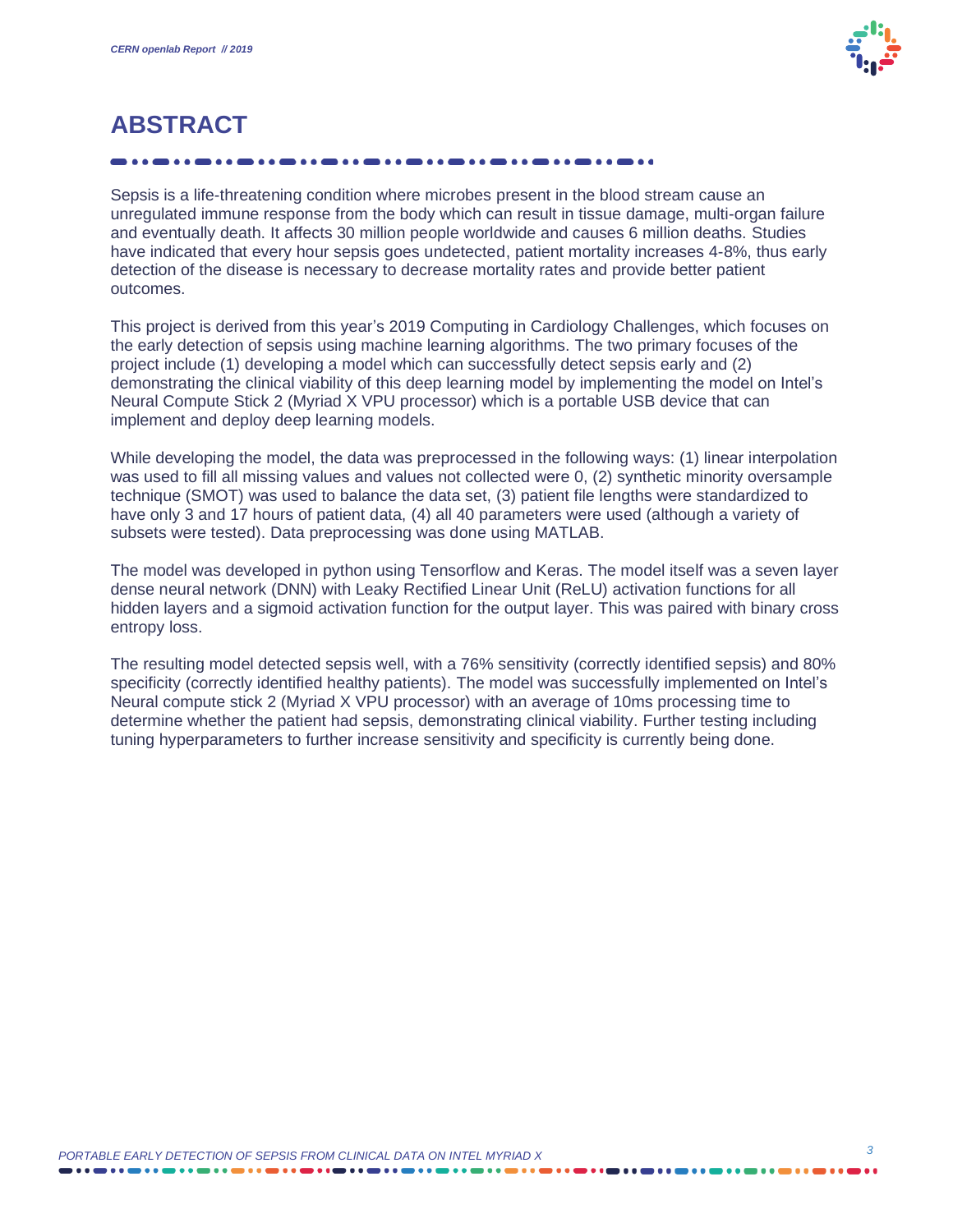

### **TABLE OF CONTENTS**

| <b>INTRODUCTION</b>                                         | 06 |
|-------------------------------------------------------------|----|
| <b>MACHINE LEARNING IN HEALTHCARE</b>                       | 06 |
| <b>SEPSIS</b>                                               | 06 |
| PHYSIONET COMPUTING IN CARDIOLOGY CHALLENGE 2019            | 07 |
| <b>INTEL'S MYRIAD X VPU AND THE NEURAL COMPUTE STICK 2</b>  | 07 |
| <b>PROJECT GOALS</b>                                        | 07 |
| <b>NEURAL NETWORK</b>                                       | 08 |
| <b>THE DATASET</b>                                          | 08 |
| <b>DATASET PRE-PROCESSING</b>                               | 11 |
| <b>LARGE NUMBER OF PARAMETERS</b>                           | 11 |
| <b>IMBALANCED DATASET</b>                                   | 11 |
| <b>MISSING DATA</b>                                         | 12 |
| <b>VARYING LENGTH STAYS</b>                                 | 12 |
| <b>THE MODEL</b>                                            |    |
| <b>STRUCTURE OF THE MODEL</b>                               | 13 |
| <b>TRAINING THE MODEL</b>                                   | 13 |
| <b>IMPLEMENTATION ON INTEL'S MYRIAD X VPU and CPU</b><br>14 |    |
| <b>RESULTS</b>                                              | 14 |
| <b>THE MODEL</b>                                            | 14 |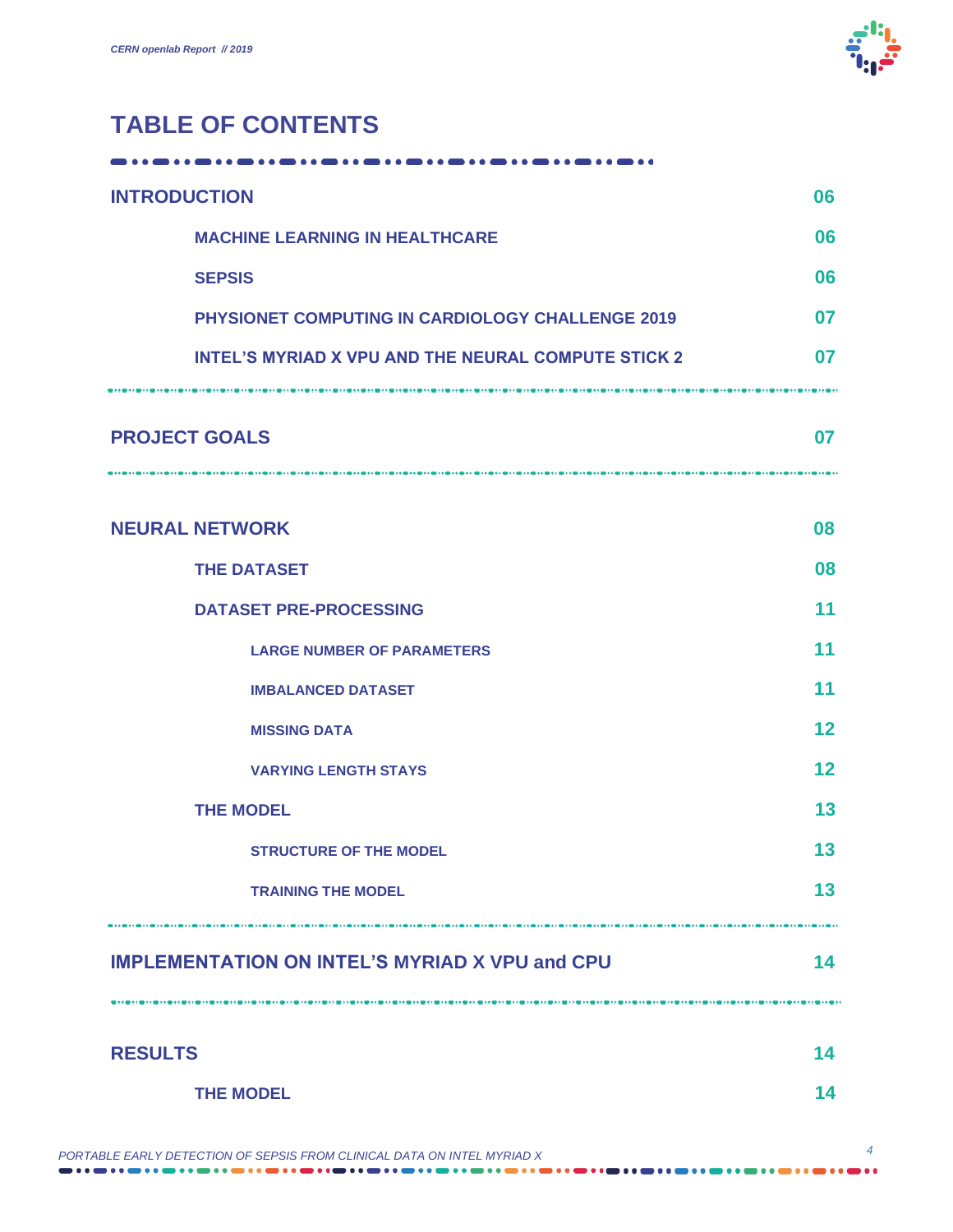

| <b>IMPLEMENTATION ON INTEL'S MOVIDIUS MYRIAD X VPU</b> |    |
|--------------------------------------------------------|----|
| <b>DISCUSSION</b>                                      | 15 |
| <b>NEXT STEPS AND FUTURE WORK</b>                      | 15 |
| <b>CONCLUSION</b>                                      | 15 |
| <b>REFERENCES</b>                                      | 16 |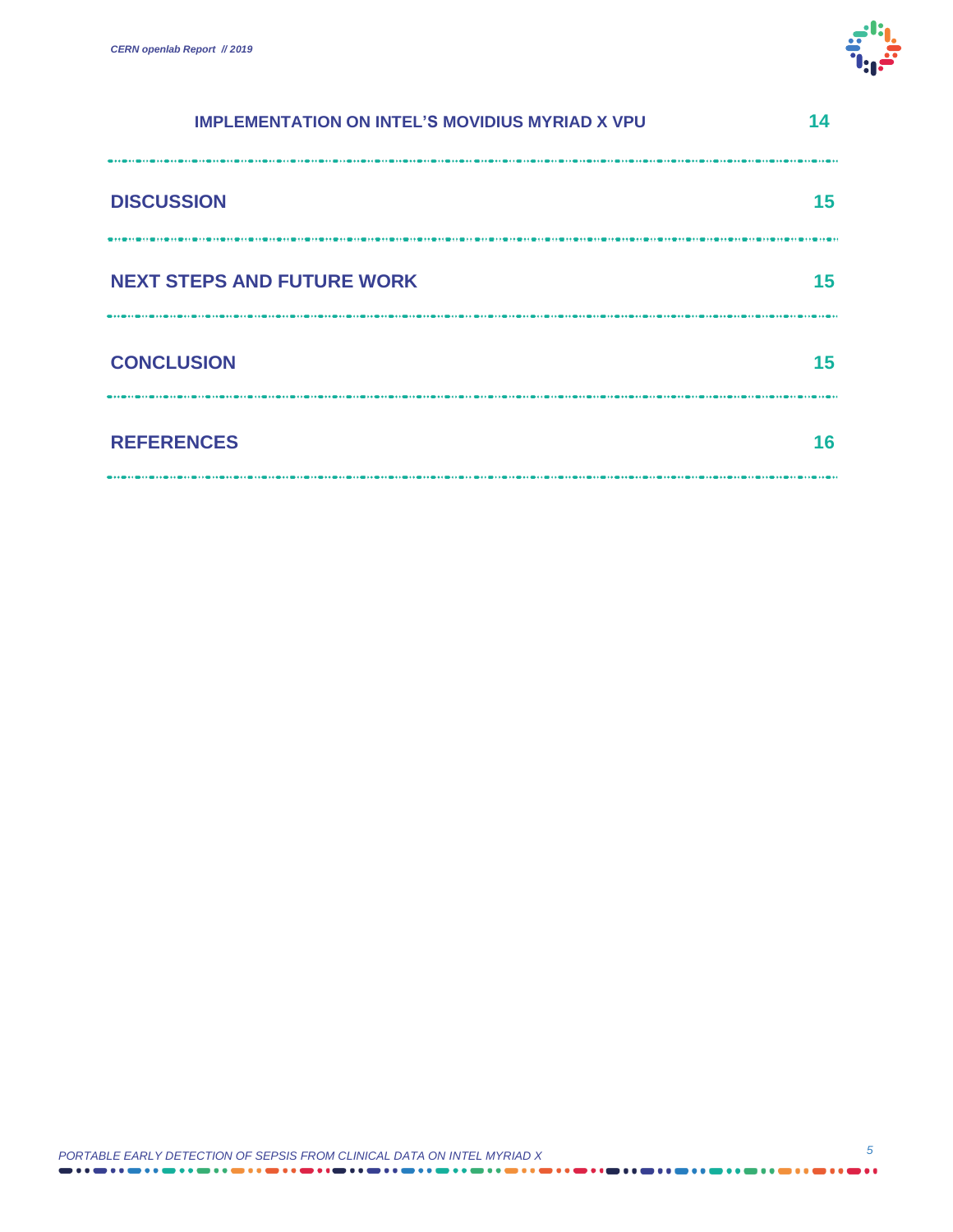

#### **1. Introduction**

#### **a. Machine Learning in Healthcare**

Healthcare and medicine have historically remained independent of computing advances, only recently integrating paper records to patient electronic health records (EHRs); however, with the rise of computing power as well as the scalability of this computing power at low costs, large quantities of information found in medical health records (estimates of 1 trillion gigabytes in the United States alone), provides an opportunity for the use of computing, specifically machine learning and artificial intelligence, to process healthcare data for early disease detection, drug discovery and precision medicine.

One promising area of research in machine learning in healthcare is its use in early detection of diseases. Early detection of diseases is critical as it increases treatment options for patients as well as decreases mortality rate to provide better patient outcomes. Scientists have continually sought ways to detect diseases early, usually through cellular pathology, biomarkers and genetic tests. Perhaps one of the most famous examples of early disease detection was the invention of the Pap smear, which examines the pathology of cells for cervical cancer detection. With this early detection and screening methods, mortality rate of cervical cancer dropped over 50% (Safaeian, & Solomon, 2009). Other wellknown early detection tests for diseases include those for breast cancer detection of BRCA1 and BRCA2 genes. These traditional methods of early detection utilize genetic screenings, biomarker detection or protein detection in bodily fluids; however, given the wealth of information found in electronic patient health records, using deep learning and AI on electronic patient health records could allow for early disease detection. Using deep learning early detection could improve patient outcomes and be applied to a broad range of diseases.

Many recent studies have been using machine learning in healthcare and diagnostics. A recent study indicated that machine learning algorithms were able to detect Alzheimer's six years earlier than doctors were able to (Ding et al., 2019). The complex and subtle changes in brain structure on imaging scans associated with early stages of a disease are often too subtle for doctors to analyze. However, the large computing power of machine learning allows for it to detect and process these changes, finding viable diagnosis earlier than doctors are able too. Other studies have also been able to detect cancerous tumors as well as analyze clinical radiographic images more accurately and faster than physicians are able to (Haenssle et al., 2018; Abramoff, 2018).

Currently, the most successful machine learning algorithms for disease detection use image analysis of radiographical scans (PET, SPECT, CT, MRI etc.), which often use convolutional neural networks to analyze the images (Soffer et al., 2019). However, many diseases are not detectable via image scans and bloodwork analysis can take a while. Thus, it is necessary to utilize electronic patient health records (EHRs) to diagnosis diseases. EHRs contain a plethora of information including lab work, vital signs and demographic information which can be carefully processed and inputted into a deep learning algorithms for disease detection. One such condition that cannot be detected from image analysis and requires bloodwork is sepsis.

#### **b.Sepsis**

Sepsis is a condition in which microorganisms enter the bloodstream and the body has an unregulated immune response to the presence of these microorganisms which can result in tissue damage, organ failure or death (Singer et al., 2016). In the US approximately 1.7 million people are estimated to develop sepsis with approximately 270,000 people dying from it yearly (CDC, 2016). It is estimated that approximately one in three deaths in US hospitals are associated with sepsis (CDC, 2016). Internationally, sepsis affects nearly 30 million people worldwide with 6 million deaths each year (WHO, 2018). Furthermore, approximately 4.2 million infants are afflicted with sepsis (WHO, 2018). In addition to patient care, sepsis has large economic costs. In the US alone, sepsis costs US hospitals approximately 24 billion dollars per year (13% of US healthcare costs), more than any other disease;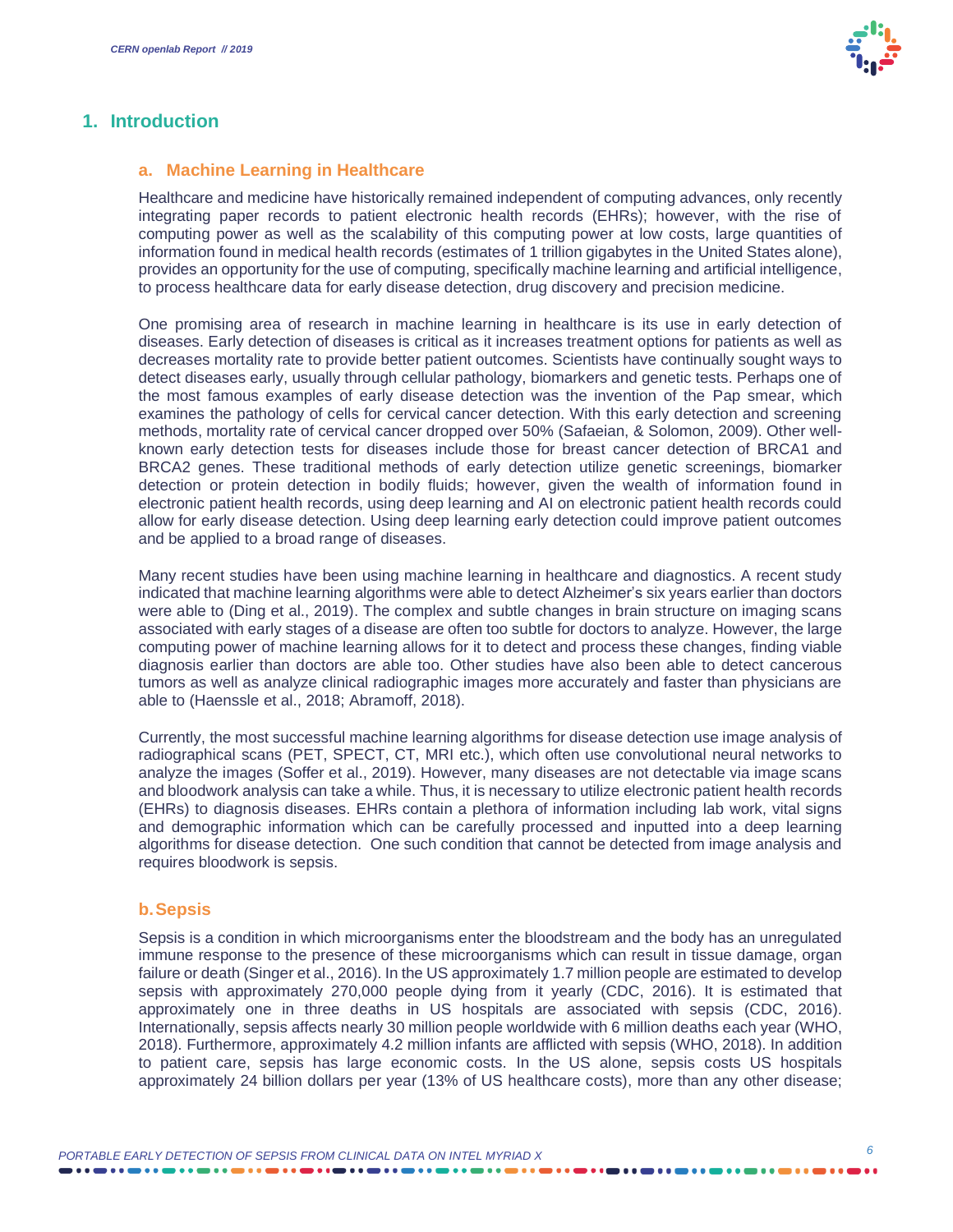

the majority of those cases were patients who were not diagnosed with sepsis upon admission (Paoli et al., 2018).

Furthermore, sepsis is a time sensitive disease and is extremely fast acting. It is estimated that for every hour sepsis goes undiagnosed the mortality rate increases 4-8% (Kumar et al., 2006; Seymour et al., 2017). While clinicians have developed new guidelines for sepsis diagnosis to combat late detection, other methods for early detection and predication of sepsis could provide better treatment options. The most common method of sepsis diagnosis defines a patient's state of sepsis as a two point increase in their sequential organ failure assessment (SOFA) score (Singer et al., 2016). This methodology often results in delayed detection/treatment. Although new guidelines to detect sepsis have been outlined to decrease detection time, including quick sequential organ failure assessment (qSOFA) scores, earlier prediction of sepsis is still necessary to decrease patient mortality.

Early detection of sepsis shows promise as the best way to decrease mortality of the disease. Using time series data sets of EHRs that contain vital signs, demographic information and lab work, machine learning algorithms have promise for early detection of sepsis.

#### **c.PhysioNet Computing in Cardiology Challenge 2019**

This year's computing in cardiology challenge utilizes machine learning for the early prediction of sepsis using physiological time-series data from time of admission to the ICU. For this challenge, sepsis was defined according the Sepsis-3 guidelines which dictates a 2-point change in the patient's sequential organ failure assessment and clinical suspicion of infection (ordering blood cultures or IV antibiotics). The goal of this challenge was to predict sepsis earlier than clinicians were able to detect it (Reyna et al., 2019). The data set for each patient contained 40 parameters including vital signs, laboratory results and demographic information with hourly updates to the information (missing data is in the set as not all values were collected/recorded every hour) (Reyna et al., 2019). This project will be based on this year's 2019 Computing in Cardiology challenge (although slightly modified), and will focus on utilizing deep learning models for the early detection of sepsis.

#### **d.Intel's Myriad X VPU and the Neural Compute Stick 2**

Using AI to predict diseases early is very important; however, it requires a practical method to implement within hospitals which includes speed, portability and low cost. Intel's Neural compute stick 2, which has the Myriad X Vision Processing Unit (VPU) is a portable USB connection device which can implement and deploy deep learning algorithms. It's portability, speed and low cost make it a practical device to implement deep learning models for early detection of diseases and its application will be further explored in this project.

#### **2. Project Goals**

This project is based on the Computing in Cardiology 2019 Challenge which focuses on the early prediction of sepsis using machine learning models. There are two primary goals for this project including the development of a neural network and practical implementation of that network for the early detection of sepsis.

The first goal for this project is to develop a working deep learning model to predict sepsis earlier than clinicians are able too. This model should utilize the time series data provided by the 2019 Computing in Cardiology Challenge to predict sepsis with greater than 70% sensitivity (true positive) and specificity (true negative). Ideally the model should be able to predict sepsis with greater than 80% specificity and sensitivity for more practical clinical aided diagnostics. The model should also be able to predict sepsis more than 10 hours before clinicians are able to.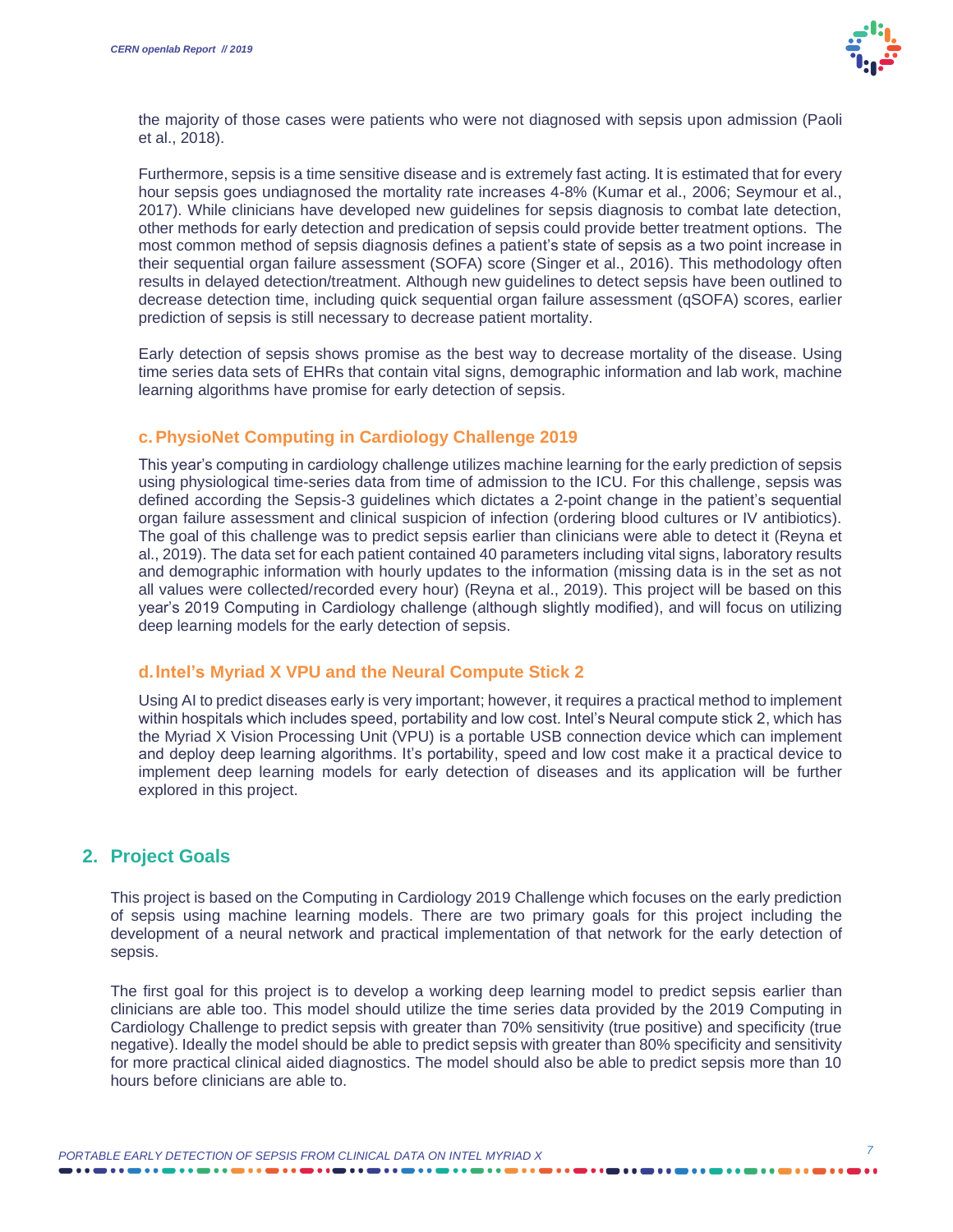

Additionally, for this model appropriate parameters from the dataset should be selected. Furthermore, the model should be a dense neural network and not a long-short term memory network, as the neural compute stick does not have support for these models.

The second goal of this project was to implement the model on Intel's Neural Compute Stick 2 and measure its clinical viability by determining the speed at which the model could predict each patient's case as well as cost of the device and implementation in the hospital.

The first goal of this project, development of a neural network, has many parts including: (1) selecting parameters available, (2) examining the dataset (3) pre-processing the dataset and (4) developing a working model as well as tuning the hyperparameters of the model.

#### **3. Neural Network**

#### **a. The Dataset**

The 2019 Computing in Cardiology PhysioNet Challenge, provided 2 publically available datasets, one for testing and one for validation, which each contained approximately 20,000 patient files. Each patient file consisted of 40 patient parameters listed in the tables below:

#### **Vital signs (columns 1-8)**

| <b>HR</b>                        | Heart rate (beats per minute)                                  |  |  |  |
|----------------------------------|----------------------------------------------------------------|--|--|--|
| O <sub>2</sub> Sat               | Pulse oximetry (%)                                             |  |  |  |
| Temp                             | Temperature (Deg C)                                            |  |  |  |
| <b>SBP</b>                       | Systolic BP (mm Hg)                                            |  |  |  |
| <b>MAP</b>                       | Mean arterial pressure (mm Hg)                                 |  |  |  |
| <b>DBP</b>                       | Diastolic BP (mm Hg)                                           |  |  |  |
| Resp                             | Respiration rate (breaths per minute)                          |  |  |  |
| EtCO <sub>2</sub>                | End tidal carbon dioxide (mm Hg)                               |  |  |  |
| Laboratory values (columns 9-34) |                                                                |  |  |  |
| <b>BaseExcess</b>                | Measure of excess bicarbonate (mmol/L)                         |  |  |  |
| HCO <sub>3</sub>                 | Bicarbonate (mmol/L)                                           |  |  |  |
| FiO <sub>2</sub>                 | Fraction of inspired oxygen (%)                                |  |  |  |
| рH                               | N/A                                                            |  |  |  |
| PaCO <sub>2</sub>                | Partial pressure of carbon dioxide from arterial blood (mm Hg) |  |  |  |
| SaO <sub>2</sub>                 | Oxygen saturation from arterial blood (%)                      |  |  |  |
| AST                              | Aspartate transaminase (IU/L)                                  |  |  |  |
| <b>BUN</b>                       | Blood urea nitrogen (mg/dL)                                    |  |  |  |
| Alkalinephos                     | Alkaline phosphatase (IU/L)                                    |  |  |  |
| Calcium                          | (mg/dL)                                                        |  |  |  |
| Chloride                         | (mmol/L)                                                       |  |  |  |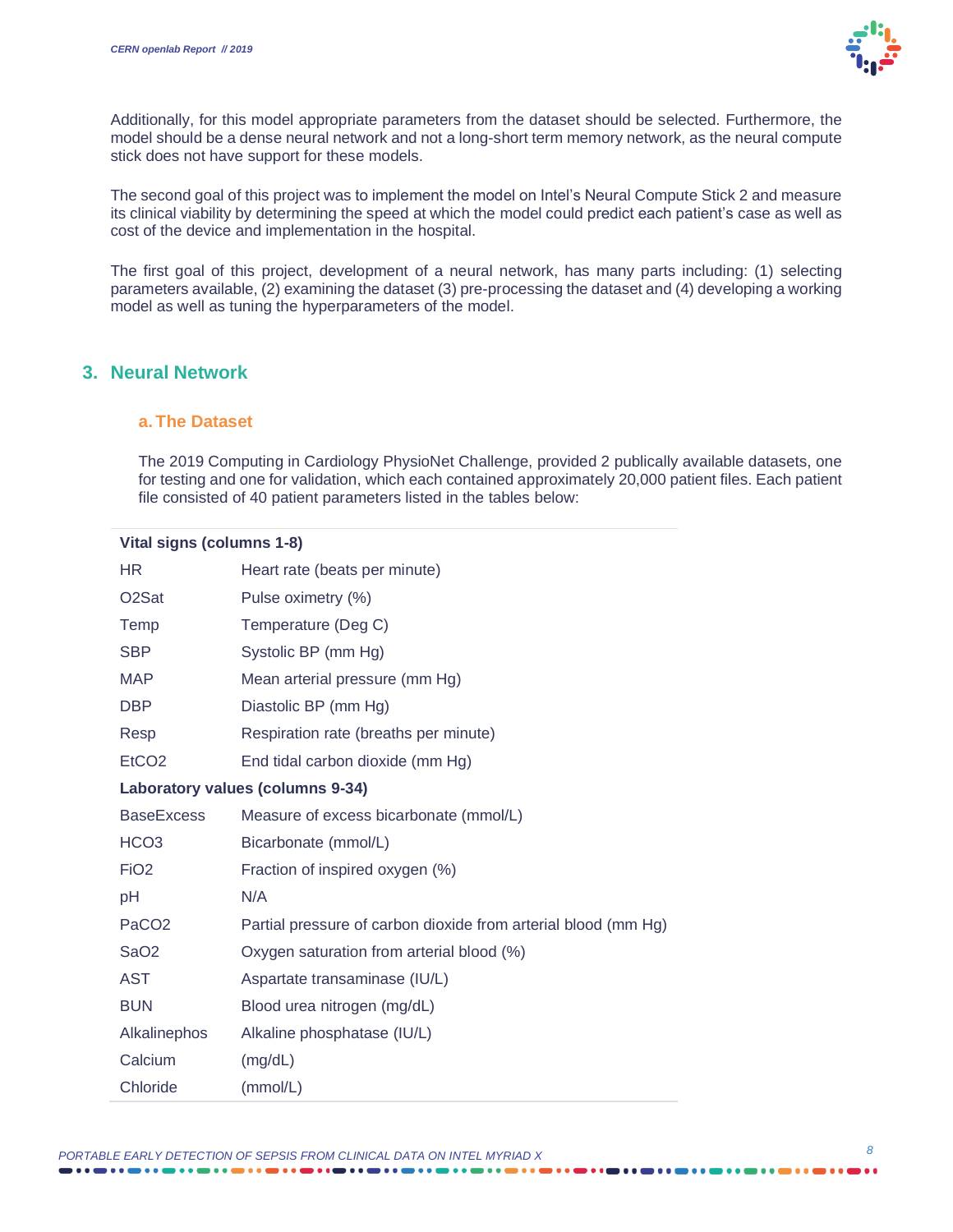

| Creatinine                   | (mg/dL)                                       |  |  |  |
|------------------------------|-----------------------------------------------|--|--|--|
| Bilirubin_direct             | Bilirubin direct (mg/dL)                      |  |  |  |
| Glucose                      | Serum glucose (mg/dL)                         |  |  |  |
| Lactate                      | Lactic acid (mg/dL)                           |  |  |  |
| Magnesium                    | (mmol/dL)                                     |  |  |  |
| Phosphate                    | (mg/dL)                                       |  |  |  |
| Potassium                    | (mmol/L)                                      |  |  |  |
| Bilirubin total              | Total bilirubin (mg/dL)                       |  |  |  |
| Troponinl                    | Troponin I (ng/mL)                            |  |  |  |
| Hct                          | Hematocrit (%)                                |  |  |  |
| Hgb                          | Hemoglobin (g/dL)                             |  |  |  |
| <b>PTT</b>                   | partial thromboplastin time (seconds)         |  |  |  |
| <b>WBC</b>                   | Leukocyte count (count*10^3/µL)               |  |  |  |
| Fibrinogen                   | (mg/dL)                                       |  |  |  |
| <b>Platelets</b>             | $(count*1013/µL)$                             |  |  |  |
| Demographics (columns 35-40) |                                               |  |  |  |
| Age                          | Years (100 for patients 90 or above)          |  |  |  |
| Gender                       | Female (0) or Male (1)                        |  |  |  |
| Unit1                        | Administrative identifier for ICU unit (MICU) |  |  |  |
| Unit <sub>2</sub>            | Administrative identifier for ICU unit (SICU) |  |  |  |
| HospAdmTime                  | Hours between hospital admit and ICU admit    |  |  |  |
| <b>ICULOS</b>                | ICU length-of-stay (hours since ICU admit)    |  |  |  |

Furthermore, of the 20,000 patient files only about 5% were cases of sepsis, creating an imbalanced dataset. Additionally, while evaluating the parameters, it was noted for each parameter anywhere between 20-80% of patient data was missing. This can be seen in **Figure 1** below which shows the frequency of the O<sub>2</sub> saturation parameter per hour of patient stay. O<sub>2</sub> saturation is considered a vital sign parameter and is thus recorded with regular frequency. However, it is noted that even with this parameter at least 10% of patient data is missing at any point in time. Additionally, looking at parameters that are taken less often such as those from lab tests including white blood cell count (WBC) the amount of missing data increases even more, with 80-90% of data missing per hour as seen **in Figure 2**.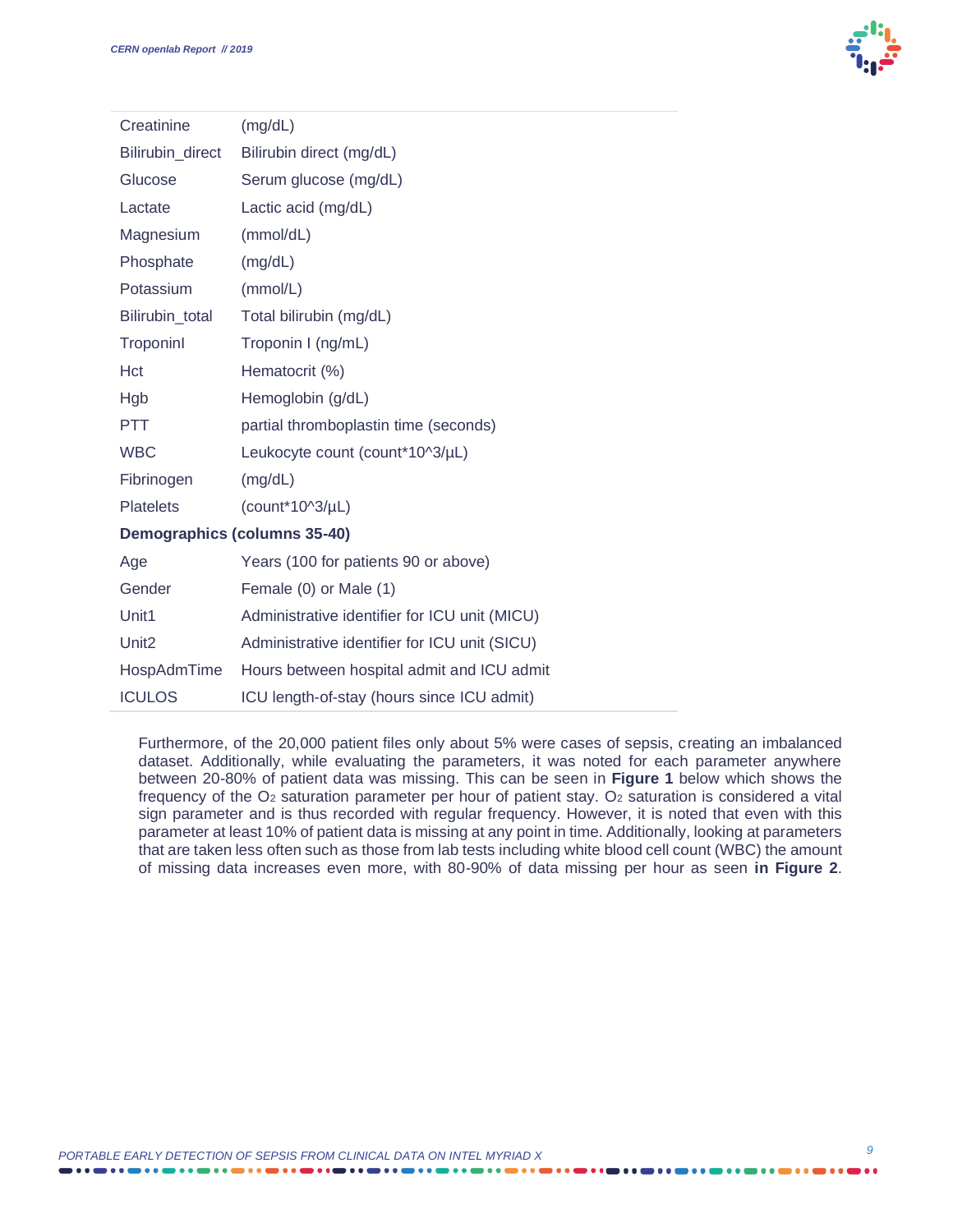



*Figure 1: Frequency of O2 saturation in patient data parameter per hour* 



*Figure 2: Frequency of white blood cell count in patient data parameter per hour.*

This dataset has several features worth noting which make data preprocessing more complex. Firstly, there are a large amount of parameters (40), a significantly imbalanced dataset, lots of missing data and varying lengths of patient stay. All of these challenges are often found in medical datasets. The wealth of information from EHRs is reflected in large amount of parameters. The imbalanced dataset is indicative of the relatively low prevalence of the disease within a standard patient population. Missing data is expected due to the infrequency of lab work (usually not done every hour) as well as the fact that parameters are usually not taken every hour (however, vital sign parameters are taken with relatively high frequency compared to those of lab test results). Finally, patient stay lengths vary due to diagnosis and time of release. These are all challenges found with medical datasets which will be addressed in data preprocessing.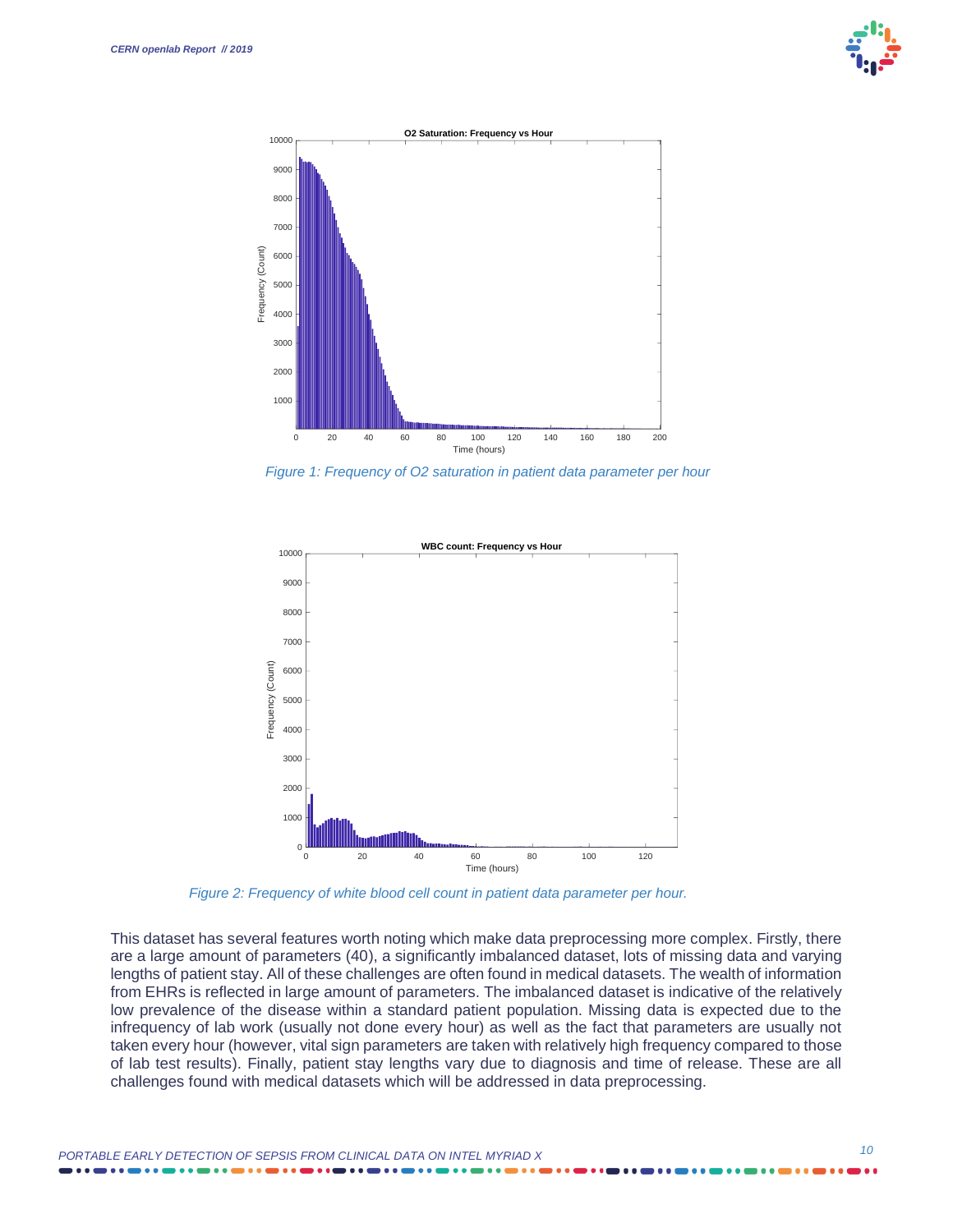

#### **b.Data Pre-Processing**

The data pre-processing was done in MATLAB. Data preprocessing reflected the challenges found within the medical data set. Four primary challenges found within the medical dataset were: (1) large numbers of parameters, (2) imbalanced dataset, (3) missing data, (4) varying lengths of patient stays.

#### **i. Large Number of Parameters**

To address the large number of parameters, three modified versions of the data set were selected with varying parameters. The first dataset contained all 40 parameters. The second dataset contained only 8 vital sign parameters. Finally, the last data set contained 19 parameters, including the 8 vital sign parameters as well as 11 parameters which have been shown to correlate with sepsis including: fraction of inspired oxygen (FiO2, %), pH, blood urea nitrogen (BUN, mg/dL), Creatinine (mg/dL), direct bilirubin (mg/dL), total bilirubin (mg/dL), serum glucose (mg/dL), lactate (lactic acid, mg/dL), partial thromboplastin time (seconds), white blood cell count (leukocyte count, count\*10^3/uL) and platelet count (count\*10^3/uL). These additional 11 parameters have been shown to correlate with sepsis, in machine learning studies (Shimabukuro et al., 2017).

#### **ii. Imbalanced Dataset**

Perhaps the most difficult challenge to address was the imbalanced dataset, with only 5% of patients having sepsis. When the data was directly put into the model it yielded a sensitivity of 0%, but specificity of 95%. This resulted as the model only predicted cases of no sepsis (the majority class), thus yielding a falsely high accuracy which had 0% sensitivity to sepsis. Thus, inputting the data for training without preprocessing to balance the majority and minority data would not be possible. The training data preprocessing would require balancing the majority and minority dataset classes.

Several approaches were tried to balance these datasets that did not work including downsampling the majority class, repeating/duplicating cases of the minority class to artificially increase the number of sepsis cases and adding class weights.

Downsampling the majority required using only 1,000 of the majority sample cases such that there was an approximate equal amount of majority and minority class samples. However, the model was still unable to predict cases of sepsis, resulting in only a 10% accuracy in the results. This likely resulted from the fact that 2,000 samples total is not enough data to train the model on, given the large size of the data set. This method worked with none of the three parameter sets.

Duplicating the minority class to increase the number of minority class samples, similarly resulted in the prediction of only one class as well as low accuracy for validation data with less than 50% accuracy (again predicting only one class). This likely resulted from the fact that repetition of minority samples caused the model to "memorize" training data and could not duplicate results on the validation data. Finally, adding class weights also resulted in 0% sensitivity in the results, still only predicting the majority class.

Furthermore, a combination of all the methods as well as a subset of the methods were utilized. Downsampling the majority class as well as replicating those in the minority class yielded similar results in which the model predicted only one class and having an accuracy of 50% and a sensitivity of 0%. Combining either the downsampling or replication of the minority class with class weights, similarly resulted in the model having a 0% sensitivity to sepsis. Combination of all three methods also resulted in 0% sensitivity of the model.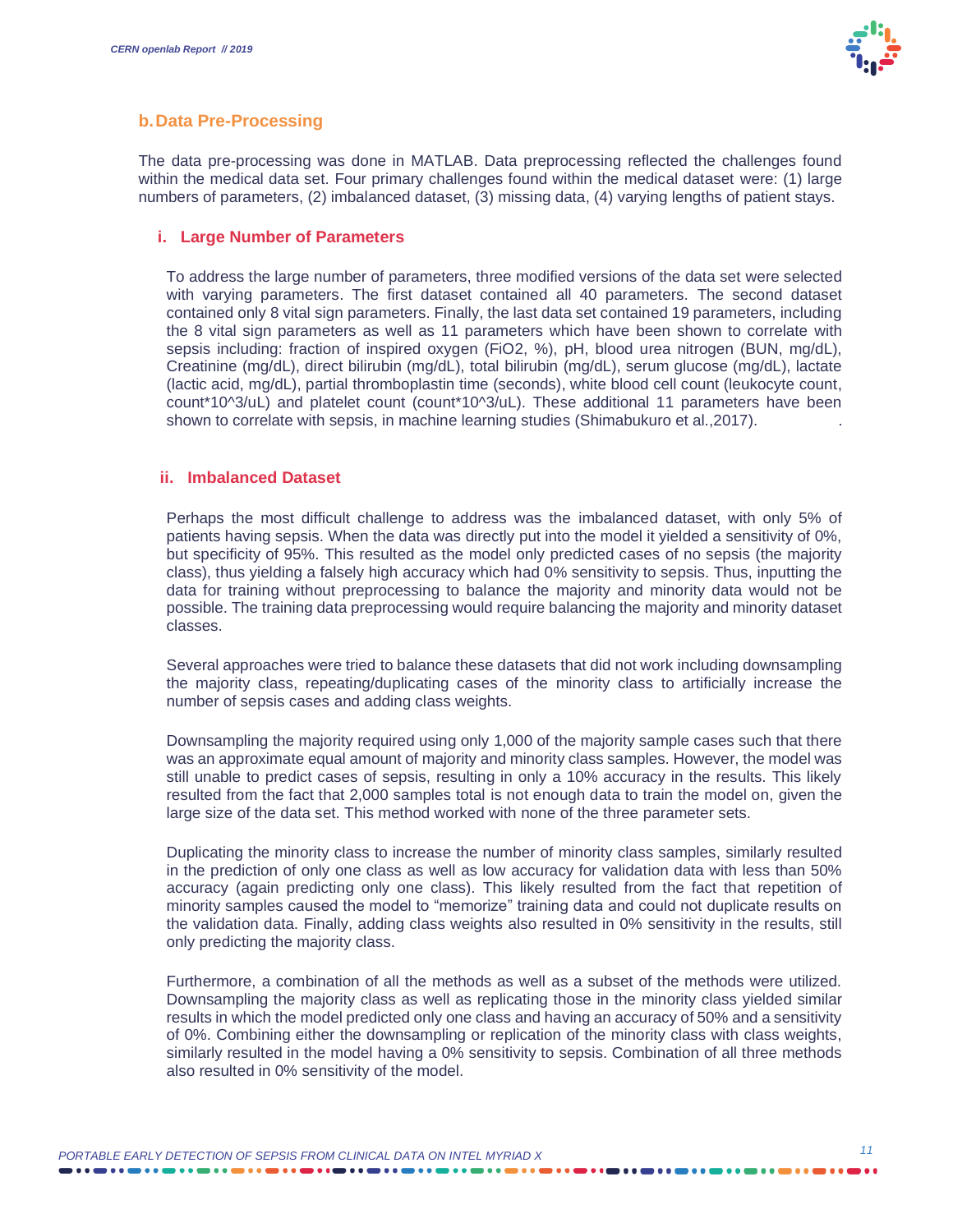

After trying these methods, a method known as synthetic minority oversampling technique (SMOT) was used. SMOT increases the minority class dataset by creating new patients from the minority class without replication. This relies on adding synthetic Gaussian noise to minority class patient data to create new minority class patients without directly replicating the minority class. Gaussian noise with a mean 0 and standard deviation of 0.1 was added to the patient data (other levels of Gaussian noise with mean 0 and standard deviation (sd) 0.01, mean 0.5 and sd 0.1, mean 0.5 and sd 0.01, were added, however, provided the worse specificity and sensitivity). The use of SMOT worked well and resulted in a model with over 75% sensitivity and specificity. In addition to using SMOT, class weights were also used in the model.

#### **iii. Missing Data**

Missing data proved to be a large challenge for data preprocessing as well. With anywhere between 10-80% of data missing for any parameter several approaches were tried. The first approach, very standard for missing data, was zero padding the data such that all missing values were set to 0 and -1 (in two different trials). -1 was chosen because negative numbers are not found in medical datasets and would thus be unique to missing data. However, neither of these methodologies yielded good results with accuracy of around 50%. Because this was a time-series dataset, the expected changes in parameter values were expected to change in time. The estimated relationship between time points for a specific parameter was estimated to be linear. Thus missing values for each parameter were filled in with linear interpolation between the data points. Each parameter was then subsequently normalized such that the values ranged only between 0 and 1. If a parameter was not collected it remained as 0.

#### **iv. Varying Length Stays**

Inputting various size inputs into a model is not possible, thus the input size must be standardized. It was noted that the average detection time for sepsis was 55 hours and thus the patient files were standardized to approximately that size initially. With this many hours of data, the model was able to predict sepsis with upwards of 80% sensitivity and specificity. However, given that the challenge focused on early sepsis detection, timepoints of 17 hours and 3 hours were given as benchmarks for sepsis detection. For each of the two trials only 3 hours and 17 hours of patient data were inputted into the model. These two timepoints were used as benchmarks in the model for early prediction of sepsis and thus fulfilled the varying length of stay concern, limiting patient data to 3 and 17 hours.

Overall the final data set was preprocessed in the following ways:

- (1) To address a large number of parameters, three parameter subsets were created for the model to be tested on: all parameters (40), vital sign parameters (8) and vital sign parameters + optional parameters (19) that have been shown to correlate with sepsis. The one with all parameters (40) was utilized in the final model.
- (2) To address an imbalanced dataset, SMOT was used, in which random Gaussian noise was added to minority class patient datasets to artificially create new patients in the minority class (sepsis). The random Gaussian noise had mean 0 and standard deviation 0.1.
- (3) To address missing data linear interpolation was used to fill in missing data. Any parameter that was not taken, was set to 0. Additionally, all parameters were normalized relative to itself such that all values of a parameter existed between 0 and 1.
- (4) To address the varying lengths of each patient file, two benchmark data timepoints were used for early detection of sepsis: 3 and 17 hours.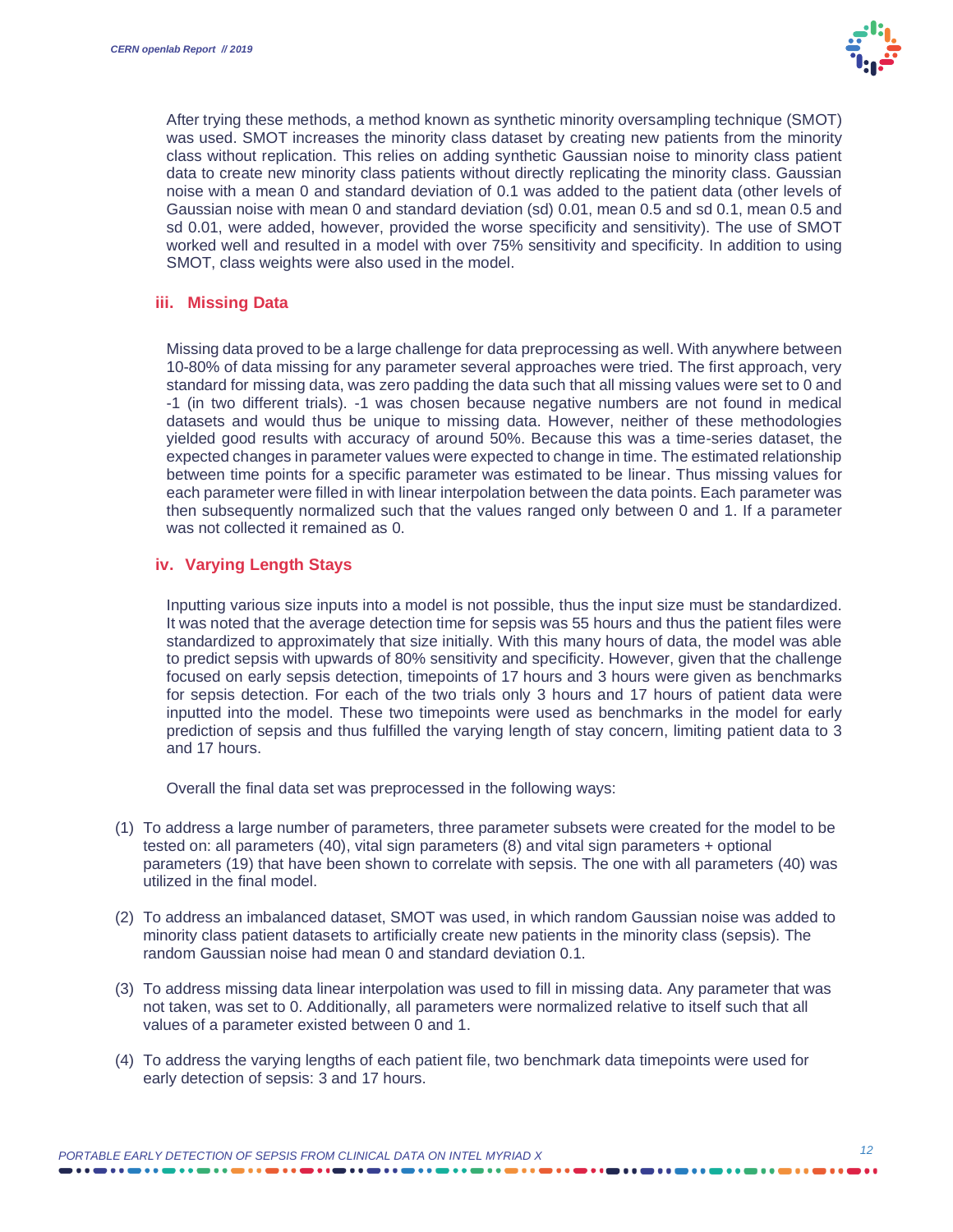

#### **c. The Model**

#### **i. Structure of the model**

The model was developed in python using Keras and Tensorflow.

The input data was the patient data from 3 and 17 hours (in two different trial series) such that with only this data, the model should predict whether sepsis exists or not. Thus, inputting this data allows for the problem to be turned into one of binary classification.

While it may seem natural to use long short-term memory (LSTM) cells for a time-series data set, LSTM layers are not supported by Intel's neural compute stick 2 and thus the model was developed using dense layers. The model had 7 dense layers and a Leaky Rectified Linear Units (Leaky ReLU) activation function for the hidden layers. The output layer had a sigmoid activation function and binary cross entropy, as these are typically used with a binary classification problem. The nodes from for the 7 dense layers respectively were: 256, 128, 64, 64, 32, 32 and 1 node. A visualization of the model can be seen in **Figure 3** below.



*Figure 3: Visualization of the model*

#### **ii.Training of the model**

The model was trained on approximately 36,000 patient data sets (50% sepsis, 50% no sepsis cases  $\rightarrow$  from SMOT), with a validation set of 20,000 patient files (5% sepsis, 95% no sepsis, no SMOT). The model was trained up to 30 epochs and each the model was saved to find the best specificity and sensitivity of the model, which was calculated after each epoch. A noticeable trend was that as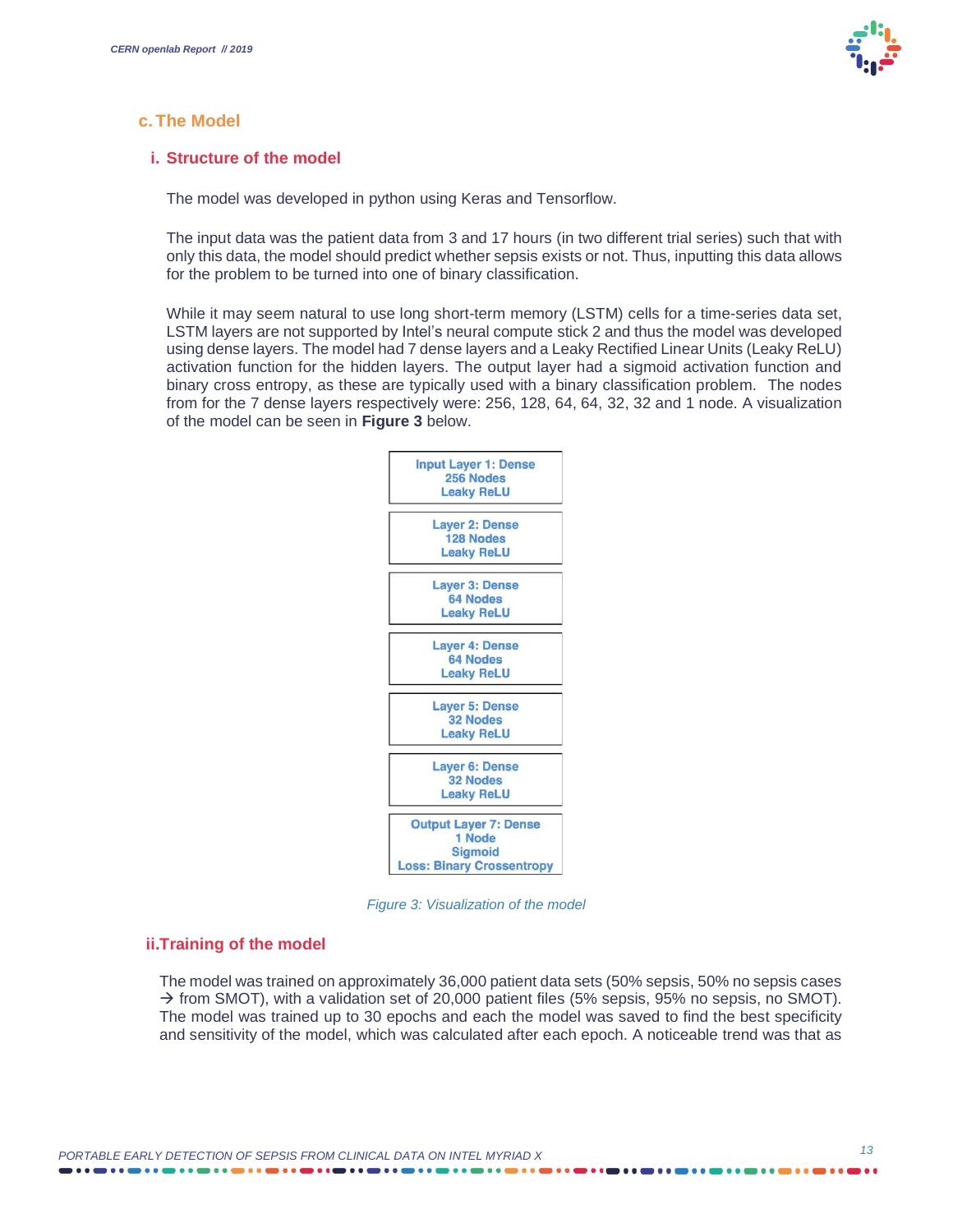

sensitivity increased specificity decreased. An example of this can be seen in **Figure 4** below, as function of the number of epochs.



*Figure 4: Specificity and Sensitivity vs. Number of Epochs. A noticeable trend is the increase in sensitivity results in a decrease of specificity.*

While sensitivity to the disease is most important, specificity must also be retained such that only one class is not predicted. Thus, sensitivity and specificity must both be above 70%.

#### **4. Implementation on Intel's Movidius Myriad X VPU and CPU**

After the model was developed in Keras and trained on a CPU, it was then converted to Tensorflow framework as this is supported by Intel's OpenVINO Toolkit. This was done on Windows 10 Software on an x86-64bit processor. This was then converted to an intermediate representation (IR) file which was then implemented on Intel's Movidius Myriad X VPU (Neural Compute Stick 2) and a CPU.

#### **5. Results**

#### **a. The Model**

Given the model described above, using a validation data set of 20,000 patient files (5% of which were sepsis cases), 3 and 17 hours of patient data and all 40 parameters (Note: using the other sets of parameters were less successful yielding less than 70% sensitivity and specificity), the sensitivity (true positive rate) and specificity (true negative rate) of the model were 76% and 80% respectively. This indicates that the model successfully detected 76% of cases of sepsis and successfully classified 80% of healthy patients. Using only 3hrs of patient data the sensitivity (true positive rate) and specificity (true negative rate) of the model on the validation data were 72% and 71% respectively.

#### **b.Implementation on Intel's Myriad X VPU**

The model was successfully implemented on Intel's Neural Compute stick 2 (Myriad X VPU). The average time per patient file to predict an outcome was 10ms (predicting approximately 20,000 patients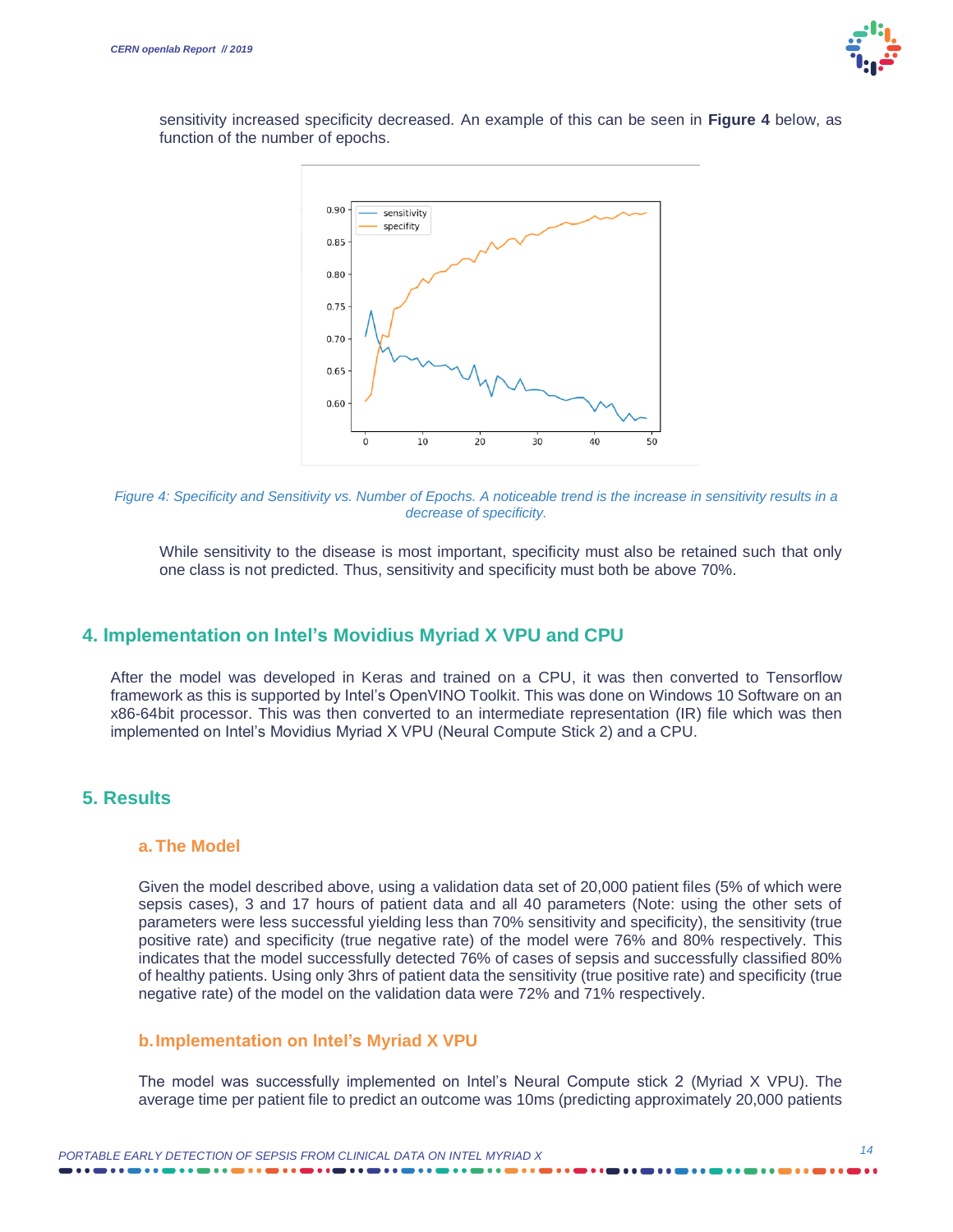

within 3 minutes). This is a very fast timeframe for predication and seems feasible for bedside patient diagnostics/early detection. Additionally, Intel's Neural Compute Stick 2 costs \$80 and is a USB device, reflecting both low cost and portability of the device increasing its clinical feasibility.

#### **6. DISCUSSION**

Overall, the results of the model predict sepsis cases well with 3hrs (72% sensitivity and 71% specificity) and 17hrs (76% sensitivity 80% specificity) of patient data. While these results are reasonable for an initial model, results yielding above 80-90% specificity and sensitivity would be more reasonable for clinical practice. The implementation of the model on the neural compute stick 2 was also successful with low patient prediction times from the deep learning model.

### **7. NEXT STEPS AND FUTURE WORK**

This project has many potential next steps and future work. The three main areas for future work and research include, data preprocessing, the model and implementation of the neural network. Within datapreprocessing, there are many areas of research, including how to best deal with missing values. Papers have suggested different methods including masking missing values, zero-padding and many more methods. Given the volume of missing data, optimizing these values could give the model a significantly higher accuracy. Additional data preprocessing would include further optimizing the parameters used to improve the accuracy of the model. The current results utilize all 40 parameters of the model. While the other two selected parameter sets may not have yielded good results, there is likely further parameter optimization. Given that these results used all the parameters, optimizing which parameters best predict sepsis could not only increase the accuracy of the model, but clinically allow for more important parameters to the taken/focused on.

Within the model itself, current work being done includes optimizing the hyperparameters of the model to maximize specificity and sensitivity of the model including number of nodes, activation functions etc. Future work on the model includes making the model using LSTM cells in order to utilize the time series dataset, as LSTM cells are often more conducive to time-series data. The main focus in the next steps is tuning the hyperparameters of the model.

#### **8. CONCLUSION**

Deep learning within healthcare is an emerging and promising field to improve disease detection and patient outcomes. Successful deep learning models and implementation of deep learning algorithms could allow for more accurate, faster and earlier diagnosis of patients. This could lead to more treatment options for patients which could ultimately lead to a decreased mortality rate for many diseases. In particular, the applications of early diagnosis are particularly pertinent to time sensitive diseases including sepsis, which this project focused on. The deep learning model and data preprocessing allowed the model to have 72% sensitivity and 71% specificity with only 3 hours of patient data and 76% sensitivity and 80% specificity for 17 hours of patient data. While this specificity and sensitivity are reasonable, for clinical application or assisted diagnosis, sensitivity and specificity above 80-90% would be preferred. Hence future work and next steps includes more data preprocessing and hyperparameter tuning to improve the specificity and sensitivity of the model. Additionally, the successful implementation of the model on Intel's neural compute stick 2 indicates clinical feasibility through its speed and portability. This project found that the neural compute stick 2 required an average of 10ms to diagnose each patient given the patient file, proving speed, while the small USB nature, suggests portability. Although the model requires improvements to increase its accuracy, the model produced from this project predicts sepsis well and underscores the clinical viability of implementing machine learning models for assisted diagnosis in hospitals.